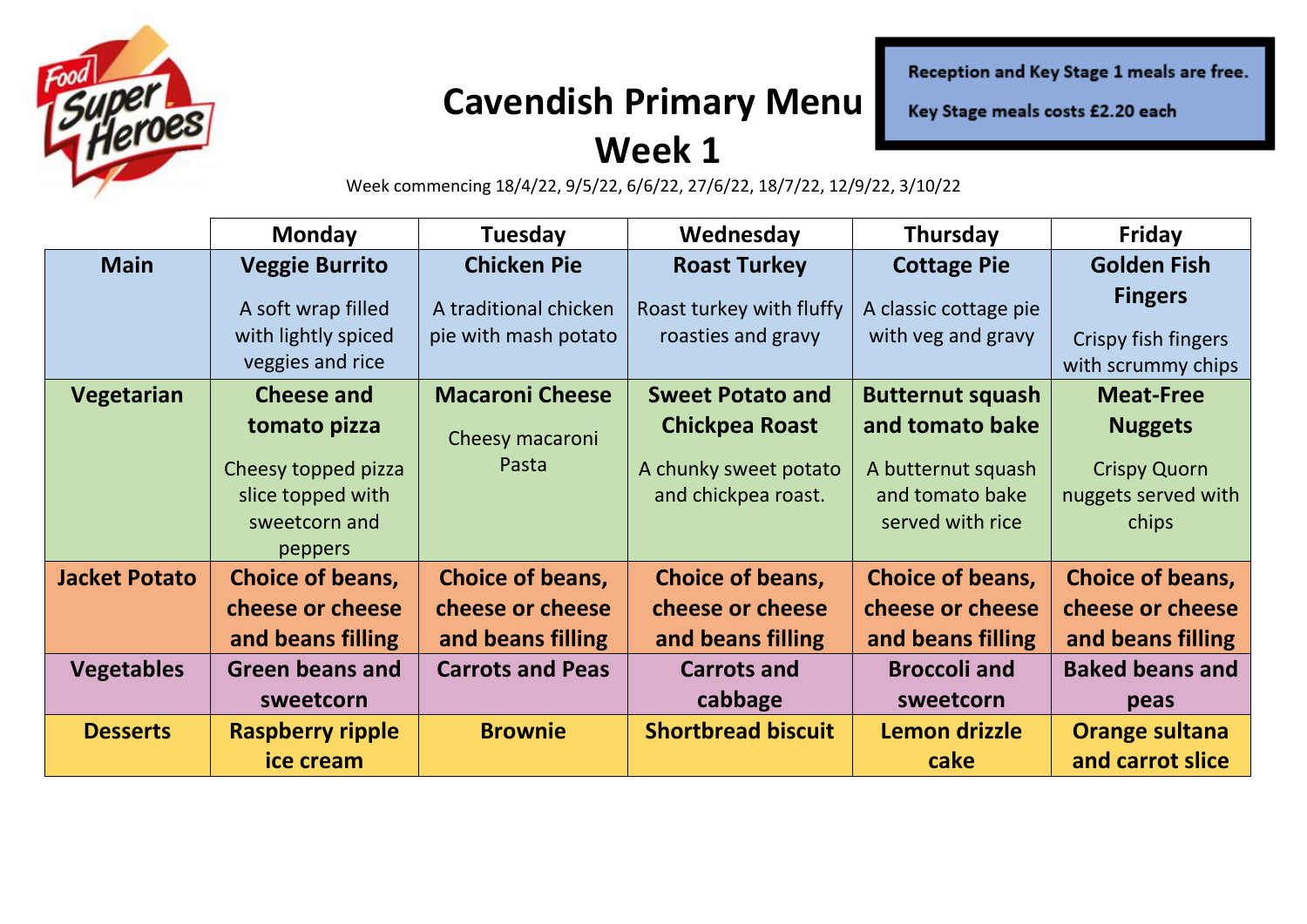

## **Cavendish Primary Menu**

Reception and Key Stage 1 meals are free.

Key Stage meals costs £2.20 each

#### **Week 2**

Week commencing 25/4/22, 16/5/22, 13/6/22, 4/7/22, 29/8/22, 19/9/22, 10/10/22

|                      | <b>Monday</b>                                                                                               | Tuesday                                                                                                      | Wednesday                                                                          | Thursday                                                           | Friday                                                                  |
|----------------------|-------------------------------------------------------------------------------------------------------------|--------------------------------------------------------------------------------------------------------------|------------------------------------------------------------------------------------|--------------------------------------------------------------------|-------------------------------------------------------------------------|
| <b>Main</b>          | Mild bean chilli                                                                                            | <b>Pork Sausage and</b>                                                                                      | <b>Roast chicken</b>                                                               | <b>Beef Bolognaise</b>                                             | <b>Battered fish</b>                                                    |
|                      | A tasty bean vegetable<br>and tomato chilli<br>served with rice                                             | mash<br>Sausage and mash<br>with rich gravy                                                                  | Succulent roast<br>chicken with fluffy<br>roasties and gravy                       | A classic Italian beef<br>bolognaise in a<br>yummy tomato<br>sauce | Crispy fish fingers<br>with scrummy chips                               |
| Vegetarian           | <b>Veggie supreme</b>                                                                                       | <b>Veggie Lasagne with</b>                                                                                   | Creamy vegetable pie                                                               | Mild chickpea and                                                  | <b>Tomato veggie</b>                                                    |
|                      | pizza<br>Cheesy tomato pizza<br>slices topped with<br>sweetcorn and<br>peppers served with<br>potato wedges | a garlic and herb<br>bread wedge<br>Delicious sheets of<br>pasta layered with<br>veggies and tomato<br>sauce | served with a cheesy<br>shortcrust topper<br>alongside roast<br>potatoes and gravy | potato curry<br>Served with<br>wholemeal rice                      | burger<br>A scrummy tomato<br>veggie burger in a<br>soft bap with chips |
| <b>Jacket Potato</b> | Choice of beans,                                                                                            | Choice of beans,                                                                                             | Choice of beans,                                                                   | <b>Choice of beans,</b>                                            | Choice of beans,                                                        |
|                      | cheese or cheese                                                                                            | cheese or cheese                                                                                             | cheese or cheese                                                                   | cheese or cheese                                                   | cheese or cheese                                                        |
|                      | and beans filling                                                                                           | and beans filling                                                                                            | and beans filling                                                                  | and beans filling                                                  | and beans filling                                                       |
| <b>Vegetables</b>    | <b>Carrots and peas</b>                                                                                     | <b>Sweetcorn and</b>                                                                                         | <b>Carrots and</b>                                                                 | <b>Green beans and</b>                                             | <b>Baked beans and</b>                                                  |
|                      |                                                                                                             | cabbage                                                                                                      | cabbage                                                                            | sweetcorn                                                          | peas                                                                    |
| <b>Desserts</b>      | <b>Flapjack</b>                                                                                             | <b>Peach shortbread</b>                                                                                      | <b>Raspberry ripple ice</b>                                                        | <b>Carrot cake with</b>                                            | <b>Chocolate</b>                                                        |
|                      |                                                                                                             | pudding                                                                                                      | cream                                                                              | citrus frosting                                                    | shortbread                                                              |